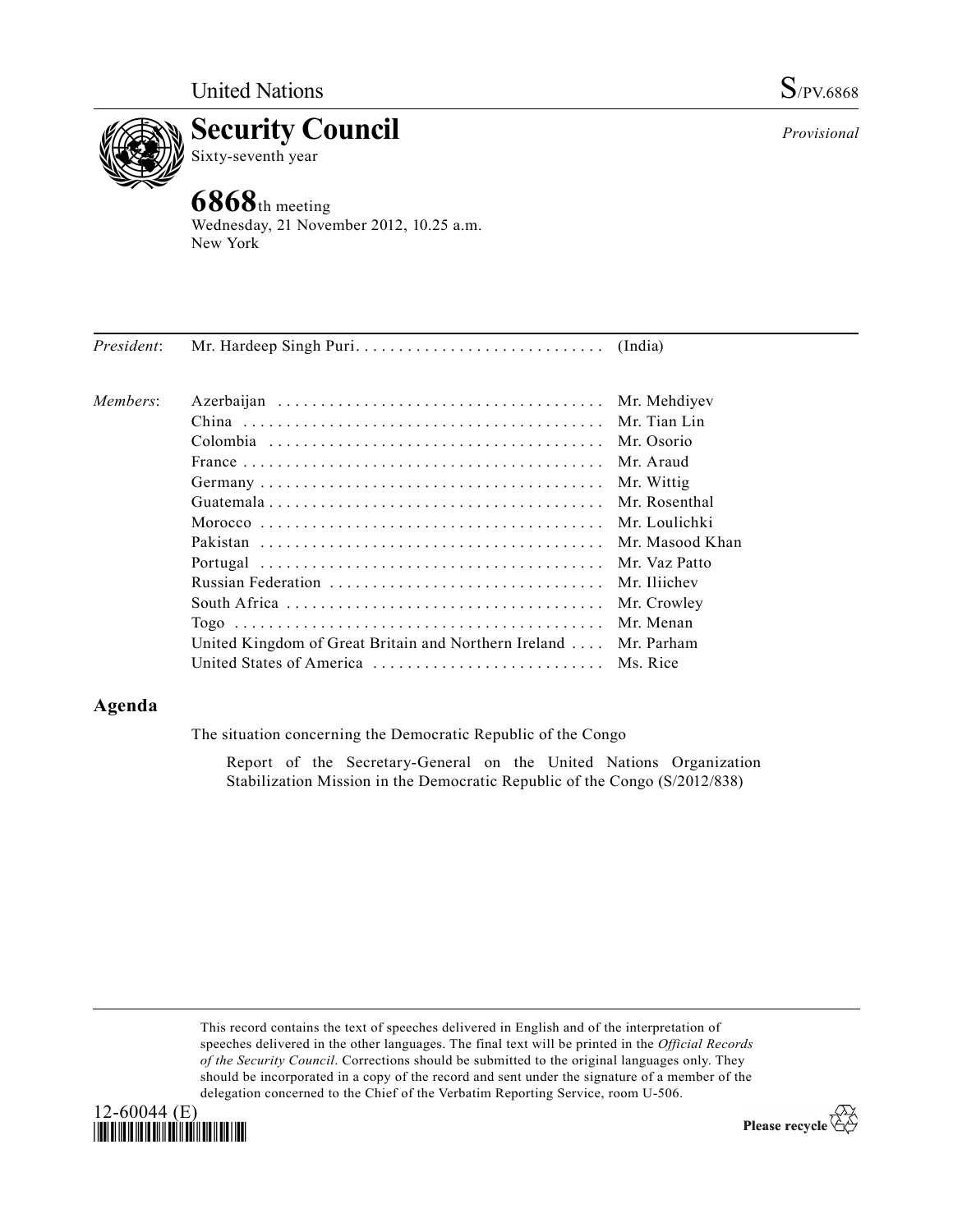*The meeting was called to order at 10.25 a.m.*

#### **Adoption of the agenda**

*The agenda was adopted.*

**The situation concerning the Democratic Republic of the Congo** 

## **Report of the Secretary-General on the United Nations Organization Stabilization Mission in the Democratic Republic of the Congo (S/2012/838)**

**The President**: Under rule 39 of the Council's provisional rules of procedure, I invite Mr. Roger Meece, Special Representative of the Secretary-General and Head of the United Nations Organization Stabilization Mission in the Democratic Republic of the Congo, to participate in this meeting.

On behalf of the Council, I welcome Mr. Meece, who is joining today's meeting via video teleconference from Kinshasa.

The Security Council will now begin its consideration of the item on its agenda. Members have before them document S/2012/838, which contains the report of the Secretary-General on the United Nations Organization Stabilization Mission in the Democratic Republic of the Congo.

I now give the floor to Mr. Meece.

**Mr. Meece** (*spoke in French*): I am honoured to have the opportunity to address the Council regarding the work of the United Nations Organization Stabilization Mission in the Democratic Republic of the Congo (MONUSCO) and the general situation in the Democratic Republic of the Congo, in the context of the report of the Secretary-General (S/2012/838) distributed to the Council last week. Due to the very serious crisis currently afflicting North Kivu, I am obliged do so by video teleconference.

The security situation in North Kivu and some other areas of eastern Congo has seriously deteriorated over the past few days, in addition to the large-scale humanitarian crisis affecting hundreds of thousands of Congolese. Moreover, since the occupation of Goma by the Mouvement du 23 mars (M-23), we are facing violent and spontaneous demonstrations targeting both the Congolese symbols of power and United Nations personnel and installations. We cannot exclude the

possibility of this phenomenon spreading to other Congolese towns.

### (*spoke in English*)

At the heart of this grave situation is the armed rebellion initiated by Bosco Ntaganda, now usually referred to in short as the M-23 rebellion or mutiny. As Council members are aware, in recent days the M-23 undertook major new offensive operations and have now occupied the provincial capital of Goma. This was done despite significant resistance by the Congolese Army and MONUSCO forces engaged alongside of and in support of the Forces armées de la République démocratique du Congo (FARDC), including engagement by FARDC and MONUSCO attack helicopters and ground forces. Initially, the offensive was held in check. Showing again renewed capacity, however, the M-23 continued its offensive, exhibiting sophisticated tactics. The Council has already been briefed on its capabilities and the reports of external support helping to provide those capabilities.

By itself, this new advance has produced major new population movements, caused by the evacuation of many humanitarian workers and agencies, and has generally exacerbated an already major humanitarian crisis in the region. As we have seen in other areas occupied by the M-23, the occupation of Goma also poses a major risk of increased serious human rights violations, including killings and forced recruitment of civilians, including minors. The leader of the M-23 armed movement is Sultani Makenga, a former Congolese Army officer who was ostensibly integrated into the national army as a result of agreements reached in 2009. In reality, however, Makenga never accepted full State authority or central command orders. Like Bosco Ntaganda, he is a man with a well-documented history of very serious human rights abuses. These are qualities shared by many other senior M-23 officers, with Ntaganda himself the object of a long-standing arrest warrant issued by the International Criminal Court. Indeed, it appears to have been Ntaganda's growing fear of possible arrest that was his major motive for launching the rebellion.

At this stage, the M-23 effectively occupies a significant portion of North Kivu province, and it has been establishing a formal administrative or governing structure. We have received numerous reports of targeted summary executions of those who stand in its way, including Government and traditional leaders who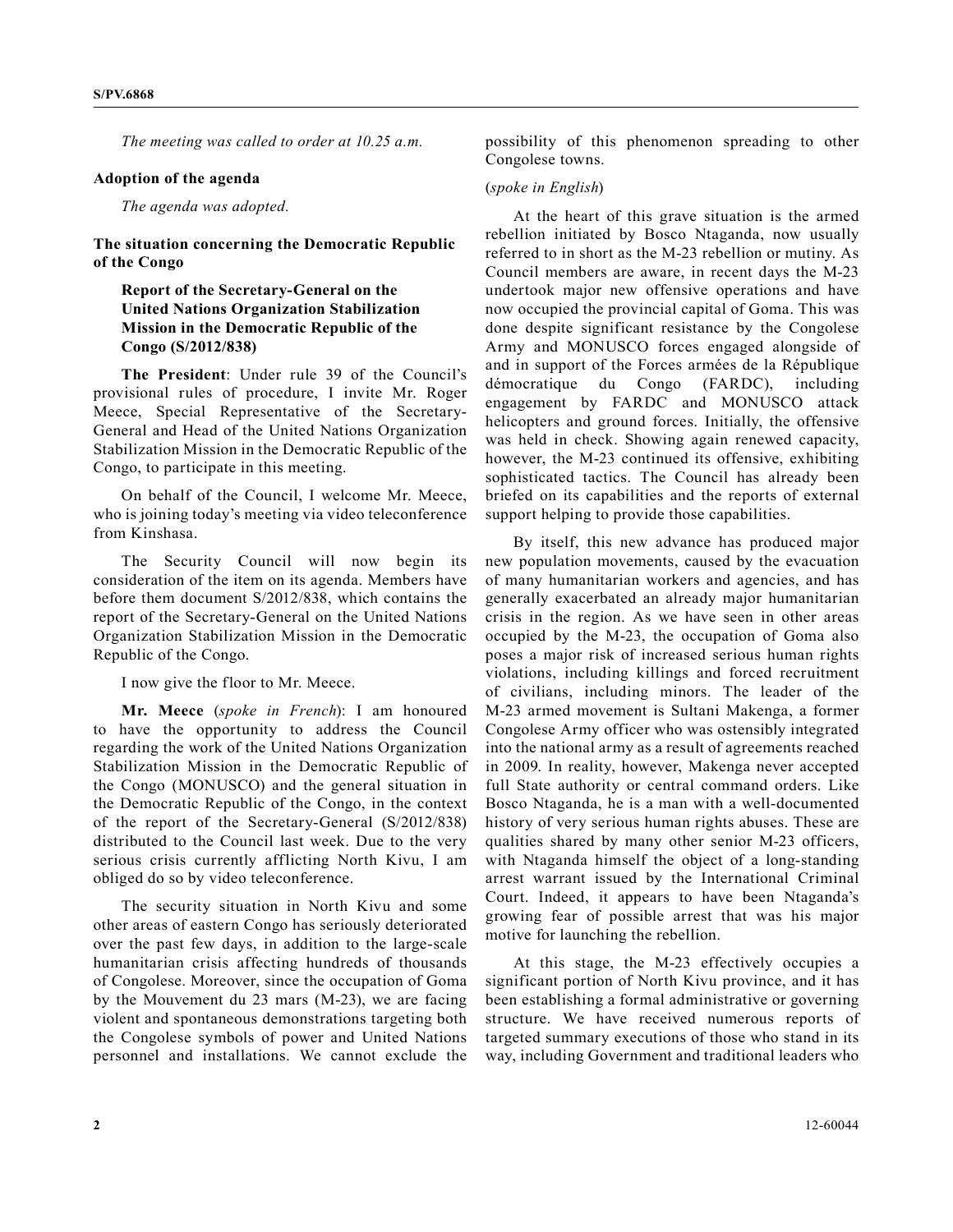resist or fail to cooperate with an M-23 administrative structure. We also continue to receive ongoing reports of the widespread recruitment and use of children, unconfirmed cases of sexual violence, and other serious human rights abuses. The M-23 movement has generally expanded its list of demands from its original grievances, largely based on allegations of incomplete application of the 23 March 2009 agreements, although the specific list seems to vary somewhat by individuals and forums as demands are articulated. The M-23 has been unresponsive to date to the demands of the Security Council and others to withdraw to earlier positions or even cease its attacks. In fact, the latest reports indicate offensive moves from Goma towards Sake.

I should note that despite its military advances, the Movement does confront limits. Contrary to some claims that it represents the people, or alternatively one or more ethnic communities, in the face of discriminatory treatment or worse the M-23 has not achieved the full support of any ethnic group or community. Indeed, the M-23 does not enjoy broad support in North Kivu or elsewhere in eastern Democratic Republic of the Congo.

Despite strong efforts, it has been unable to establish a base of support in South Kivu or elsewhere beyond its core area of occupation. While the M-23 military wing is dominated by senior officers from the former Congrès national pour la défense du peuple (CNDP) movement, largely Tutsis from North Kivu province, the M-23 is far short even of enjoying the full support of that community, with for example the Banyamulenge community in South Kivu broadly and strongly opposed to the M-23, and the North Kivu Tutsi and Hutu communities deeply divided. Many former CNDP officers and troops continue serving well with loyalist FARDC forces. Despite claims to the contrary, it is simply not true that the M-23 represents any particular community overall or that it has a particularly large base of support. This imposes a significant indigenous capacity limit on the group.

In response to the situation, MONUSCO has actively supported the regional efforts of the International Conference of the Great Lakes Region to develop a neutral international force to confront the M-23, the Forces démocratiques de libération du Rwanda (FDLR) and other negative forces, and the establishment of an enlarged Joint Verification Mechanism and a joint intelligence fusion cell. We have also had ongoing consultations with the African Union and other partners regarding these issues, and the efforts to find a durable

resolution leading to lasting peace. We have worked closely with the FARDC and Congolese authorities generally to confront the escalating security threats in North Kivu, including at times very robust engagement by MONUSCO ground and air elements in support of and alongside FARDC forces to defend population centres against attacks launched by the M-23. Unfortunately, these engagements have led to injuries, and one tragic death, of United Nations peacekeepers.

I would like to use this opportunity to renew my deepest condolences to the family and colleagues of the fallen Indian peacekeeper, and my sympathies to all injured Blue Helmets. As well, I wish to reiterate my tribute to them and all members of the MONUSCO forces and their civilian counterparts, all of whom are dedicated to the cause of peace for the Congolese people while working in difficult and often dangerous conditions. The losses experienced by the FARDC, and the Congolese population more generally, have of course been of much larger magnitude, and I also wish to extend my heartfelt condolences to the families and friends of all victims of this conflict.

We have also been very active in addressing renewed threats by other armed groups in the east, particularly in the Kivus, that have fed off inter-ethnic tensions heightened since the start of the M-23 rebellion, and the opportunities created by resultant security voids. For example, one week ago our Joint Human Rights Office and the Office of the High Commissioner for Human Rights published a report documenting the massacre of over 260 civilians in southern Masisi district arising from clashes between the FDLR and an associated group, Mai Mai Nyatura, and a network of local groups operating under the label of Raïa Mutomboki, each increasingly attacking women, children, and other unarmed civilians, largely on an ethnic-driven basis, and producing appalling large-scale killings as documented in that report.

The stretched MONUSCO civilian and military elements have sought to respond as effectively as possible to these and other reported events and threats, all in the context of a generally deteriorating security environment in North Kivu. These ongoing tragedies underscore the importance of putting an end definitively to threats to security in North Kivu. This includes dismantling the zone of M-23 occupation and administration, renewing the interrupted programme of pressure on the FDLR and other groups, and pursuing related stabilization programmes.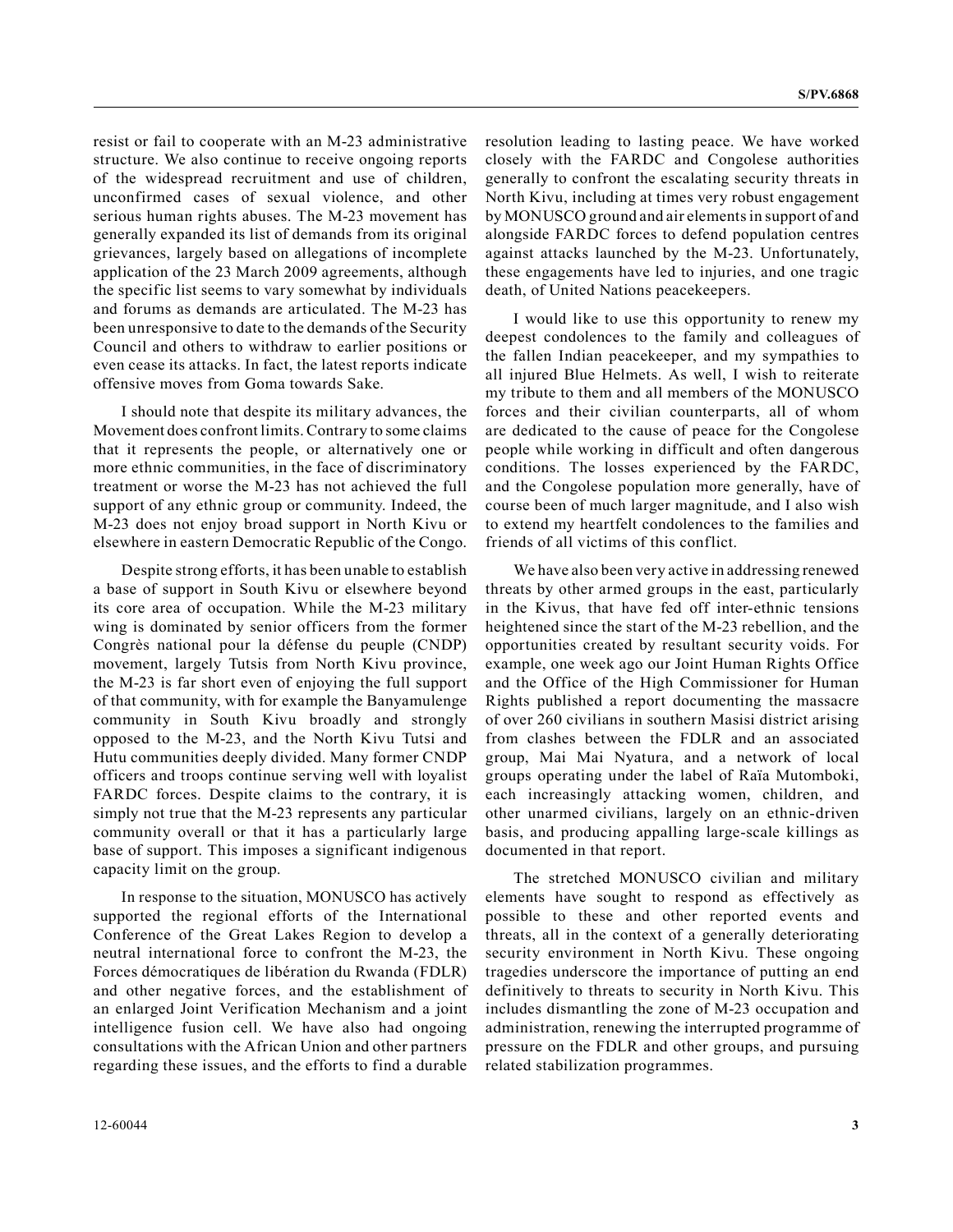Even while focused on the immediate threats of these groups in the Kivus, we of course must not forget the ongoing threats to civilians and security elsewhere. While the Lords Resistance Army (LRA) combatant numbers in north-eastern Democratic Republic of the Congo are limited, and attacks in recent months have been at relatively low levels, this comes as small comfort to those civilians living in the area under constant threat from this very brutal group. Moreover, of course, LRA elements have the option of crossing the borders of South Sudan, the Central African Republic and the Democratic Republic of the Congo at will, underscoring the regional aspect of the problem.

We have actively continued our efforts with the FARDC to combat the LRA threat in the Democratic Republic of the Congo, including operation of the Joint Intelligence and Operations Centre in Dungu, which currently has MONUSCO, Congolese, Ugandan and American officers present to share information and analysis. We have also sought to collaborate as much as possible in sharing information and ideas with neighbouring missions and other forces, for example as to how to increase the effectiveness of targeted repatriation programmes and increase operational coordination. In collaboration with the United Nations Regional Office for Central Africa, we have also continued to support to the maximum extent possible regional efforts, including initiatives of the African Union to confront and eliminate the LRA threat.

In Ituri district, we are continuing active coordination and support to Congolese Government efforts to deal with remaining militia activity in the southern part of the district, notably by militia leader Cobra Matata and his Forces de résistance patriotiques en Ituri militia. The Ugandan Allied Democratic Forces/National Army for the Liberation of Uganda continues to be present in northern North Kivu, and while generally not preying on the civilian population to the extent of these other groups, it represents a substantial and worrisome ongoing capacity threatening regional security and the safety and wellbeing of civilians throughout the region. In Katanga province, the activities of the convicted and escaped military leader Gédéon and those choosing to associate themselves with him poses a growing security problem in the north-central portion of the province, and again we are working actively with Congolese authorities to deal with this threat.

All of these threats, of course, have considerably stretched our human and other resources. For example, we no longer have the capacity to open new operating military bases without the need to close others. We are constantly confronting the issue of assessing conditions and priorities to determine how we may have the most effective impact. These limitations again underscore the importance of close and effective coordination and collaboration with the FARDC and Congolese Government authorities, who of course bear the sovereign and primary responsibility and authority to ensure adequate security conditions for their population. We can and are determined, however, to provide as much support as we are able to that effort.

Rape and other sexually based violence also remains an ongoing problem and a major priority for MONUSCO and the United Nations specialized agencies. While those in armed groups guilty of such crimes or bearing command responsibility for acts of sexually based violence are normally beyond reach, Congolese Government authorities and the Mission maintain the objective of seeking to bring to justice all those involved. In addition, we have maintained an active programme of working to support military prosecutors in bringing to justice those in the security services who are guilty of such crimes.

In 2011, military prosecutors achieved 213 convictions of individuals guilty of serious human rights abuses. The vast majority of those cases were associated with sexually based violence, and the majority of those prosecutions were supported by the MONUSCO Rule of Law Section. The conviction rate in 2012 appears on track for roughly the same number of convictions. While this most certainly does not constitute a full solution to the ongoing problem, nor yet an end to a perceived sense of impunity, we believe that this strong programme of prosecutions, combined with training modules incorporated into all phases of training for military, police, and other security personnel, and an active engagement on the part of senior political, military, and police leadership in this effort, will constitute a firm foundation for effecting change in this key area.

In another key human rights sector, a key milestone was recently achieved with the signing of an action plan against the use of children to fully eliminate the use of children as combatants and their participation in any way in Government actions, in violation of international law and standards. The Prime Minister, Vice-Prime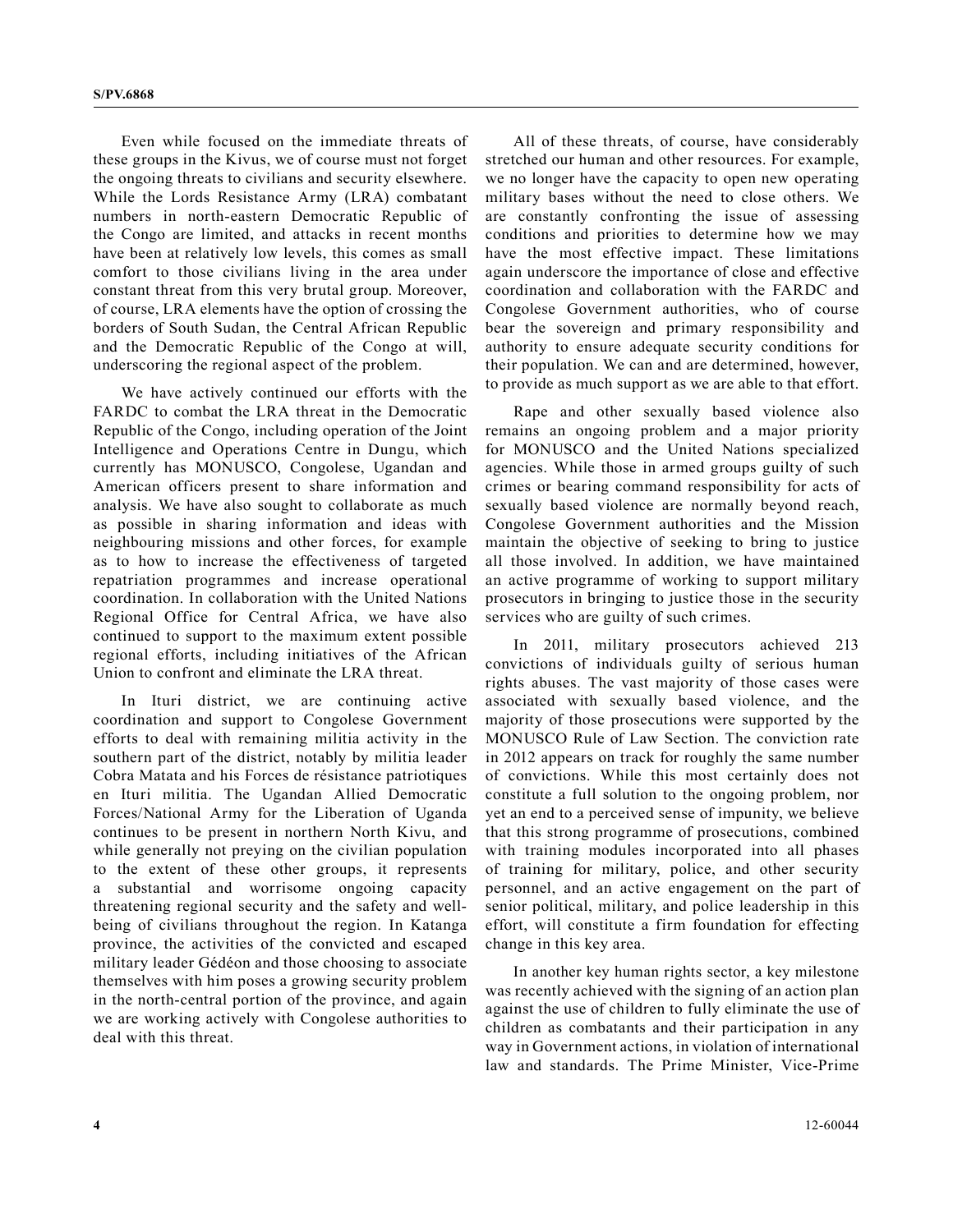Minister and Minister of Defence, the Minister of Justice and other officials have all fully endorsed that plan and have committed to personal interest in a timely and effective implementation programme. That follows the substantial success already achieved to identify and remove minors from units of the armed forces, and the relevant United Nations agencies and MONUSCO are fully engaged now with the Government to elaborate and implement all elements of the now-formal action plan.

In that regard, I would like to express particular thanks to the Special Representative of the Secretary-General for Children and Armed Conflict, Leila Zerrougui, formerly a MONUSCO Deputy Special Representative of the Secretary-General, for her great contribution to bringing that initiative to formal adoption.

All of the issues I have identified underscore the need for intensified efforts to effect broad military reform, complementing and fulfilling the efforts already under way in other security-sector areas, such as the active programme with the Congolese National Police and initiatives under way in the justice sector, as described in the relevant annex of the Secretary-General's report. We have been engaged in in-depth discussions with the Congolese authorities on this subject, and I am confident that there is broad recognition of the need for a full, comprehensive and strong military reform programme addressing multiple areas and needs.

Important progress has been achieved regarding the establishment of a needed legal and statutory basis for the organization, structure and status of military forces. I am in receipt of a 31-page document just prepared by the Congolese defence authorities outlining the status of reform objectives, plans and work done to date. Important work, however, remains to be done to define fully the architecture of the comprehensive reform plan, an institutional framework for the implementation of the plan and, importantly, a framework that can effectively mobilize, coordinate and integrate contributions and the needed participation to effect the required programmes.

In addition, a more systematic identification of the financing and other resources needed for timely and effective implementation is required. We will continue to work intensively with civilian and military authorities, as well as other interested parties, to see how we can most effectively contribute directly to the needed programmes, including through training

efforts, as well as help promote the realization of a full and comprehensive Congolese plan to produce stronger, more professional and more capable military forces as rapidly and effectively as possible.

The election process also remains a major focus of interest in the Democratic Republic of the Congo as well as to major international partners. Completion of the current electoral cycle with democratic, transparent and credible provincial and local elections is a major immediate objective and one of importance to maintaining a path towards a more secure and durable democratic future.

In that regard, major interest is focused on a pending proposed piece of legislation to reorganize the Independent National Electoral Commission, now before the Congolese National Assembly. That legislation is an essential step to enable meaningful discussion of a future timetable, the specifics of how future elections are to be conducted, and the question of international engagement and support for those elections. Obviously, the answers to these questions will also be important for future national and local election cycles.

A special commission was established to seek to identify appropriate compromises between majority and opposition members to permit election commission reform legislation to go forward with broad support. It is my understanding that compromises regarding many key specific issues have been found, including adequate representation on a commission executive board of majority, opposition and civil society representatives.

Some remaining important differences remain, however, on specific aspects. We have strongly urged all parties to work to find acceptable solutions to these questions as rapidly as possible. Both the Speaker of the National Assembly and the President of the Senate have expressed to me in the past two weeks their confidence and their determination to have this essential piece of legislation adopted at the current legislative session. We will continue our efforts to support the election process, including with respect to the full and inclusive participation of all parties in the discussion, and, of course, all possible technical and other support for the achievement of credible and democratic elections.

Our stabilization mandate also remains a critical priority that is essential for Congolese future development and security. The framework of the International Security and Stabilization Support Strategy in support of the stabilization and reconstruction plan for areas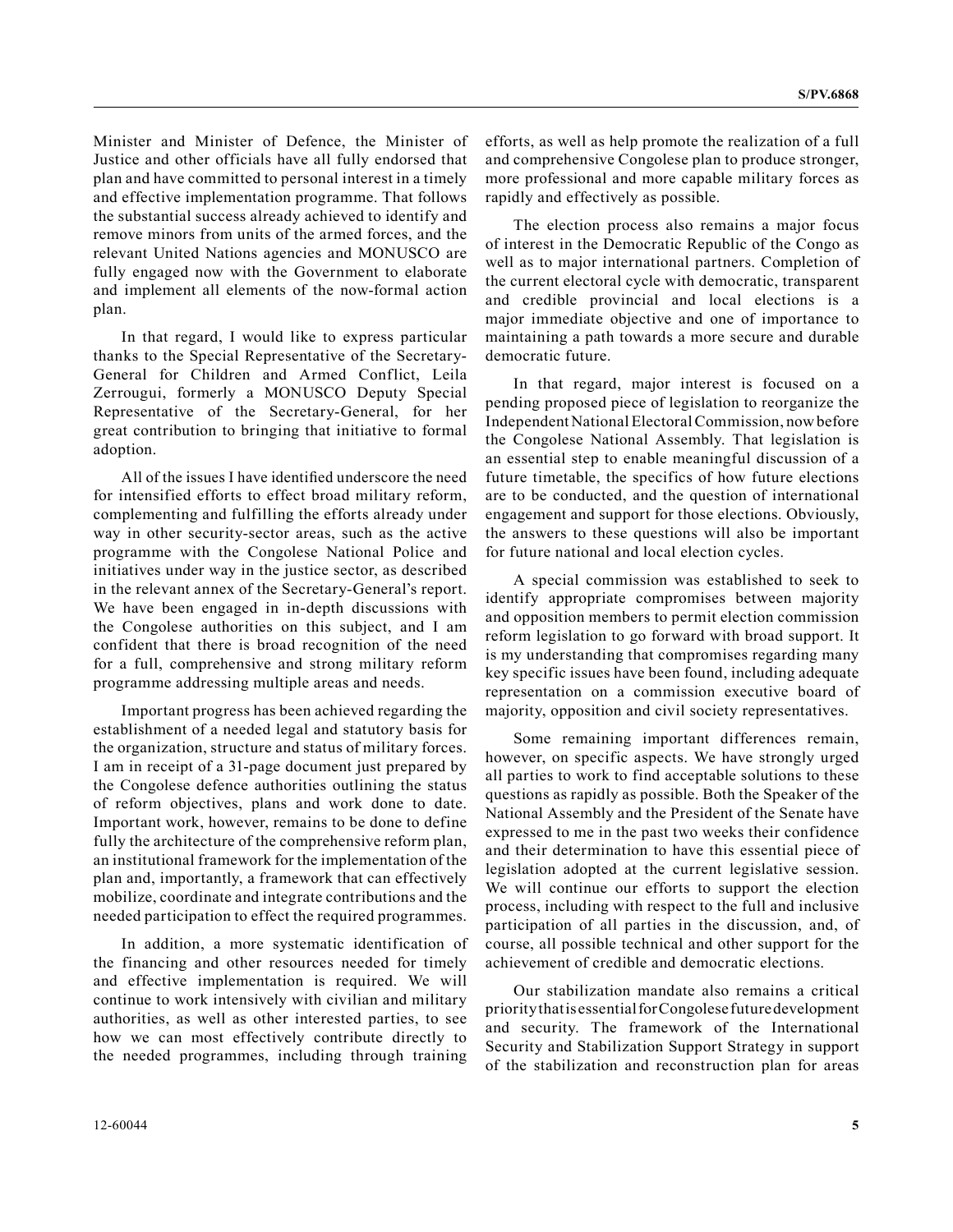emerging from armed conflict, long established in eastern Congo, is currently undergoing a strategic review involving the United Nations, contributing partners and, of course, Government authorities to determine areas of success and where adjustments or changes are indicated to achieve more effective results. We anticipate being able to present a report on the results of that study at the time of the next report of the Secretary-General.

We also achieved in September the establishment of area coordinators in three initial provinces in central and western Democratic Republic of the Congo, taking the place of traditional MONUSCO head of offices. We hope that those individuals, drawn from United Nations specialized agencies, will be able to further integrate comprehensive development and stabilization efforts appropriate to their respective provinces, drawing from all parts of the United Nations system, as well as effective coordination with other implementing partners and agencies. I readily acknowledge that it has taken far longer than I had hoped to move to implementation, but I believe that we are now on track to what promises to be a productive new approach to stabilization and development programmes.

I must also emphasize that the solid accomplishments of the stabilization operations in western Democratic Republic of the Congo and those in the east are absolutely essential to achieving durable and satisfactory security conditions, as well as conditions to provide for an improved standard of living for the Congolese people. Even in the most troubled portions of eastern Congo, stabilization and development activities remain key to successful security programmes. They represent essential interrelated elements of an overall strategic approach, and we are very much committed to maintaining full engagement with those activities, even as we are focused on immediate security threats from armed groups.

Despite the setbacks, I believe it important to remember that much has been accomplished over the years in addressing a wide array of major and daunting issues. Clearly, many aspects of that progress have been reversed in recent months, in North Kivu province in particular, as a result of the M-23 rebellion. It is difficult, if not impossible, to enhance State authority and governance with an active and strong armed movement under way. It is clearly essential to resolve this crisis, roll back the reversals and resume forward movement. That can be done, I believe, but only with a strong commitment on the part of the international community, underscoring the responsibility of all States concerned to contribute to a positive and peaceful outcome. Clearly any resolution must be reinforced through comprehensive security-sector, and specifically military, reform policies and programmes, with associated full engagement and support from the international community.

I believe that we have established a strong partnership with the Congolese authorities. The ongoing joint assessment process is a good example, as it provides a solid basis for the continuing evaluation and assessment of security threats and appropriate responses. We are determined to do our part and do all we can within our mandate in order to continue that partnership and achieve results that enable the Congolese people to achieve as rapidly as possible the security conditions and prospects for social and economic development to which they have a right and most certainly deserve.

Finally, I would like to conclude with some personal observations about the tragic current situation in North Kivu, which poses such a grave threat to the Congolese people and all the goals and objectives we share. The M-23 forces are well provisioned and well supplied with uniforms and a variety of arms and munitions, many of which clearly have not come from existing FARDC stocks. They exhibit many characteristics of a strong, disciplined established military force, with sophisticated tactics and operations, including night operations, which are not characteristic of traditional performance.

MONUSCO does not have the mandate or means to investigate or verify the sources or methods by which those impressive capabilities have been achieved. That is a task that falls within the purview of the Group of Experts whose mandate is to develop information and answers such questions. We have reported, and can continue to report, our encounters with Englishspeaking officers, the use of surprising weaponry and equipment, and other signs of external support. We can state with certainty that the M-23 rebellion has called into question all the efforts to achieve progress for a stable and successful North Kivu province and provide for the peaceful coexistence of all groups and ethnicities for the common benefit of all.

The rebellion as such is not by any standard an answer to grievances, real or imagined, and in fact